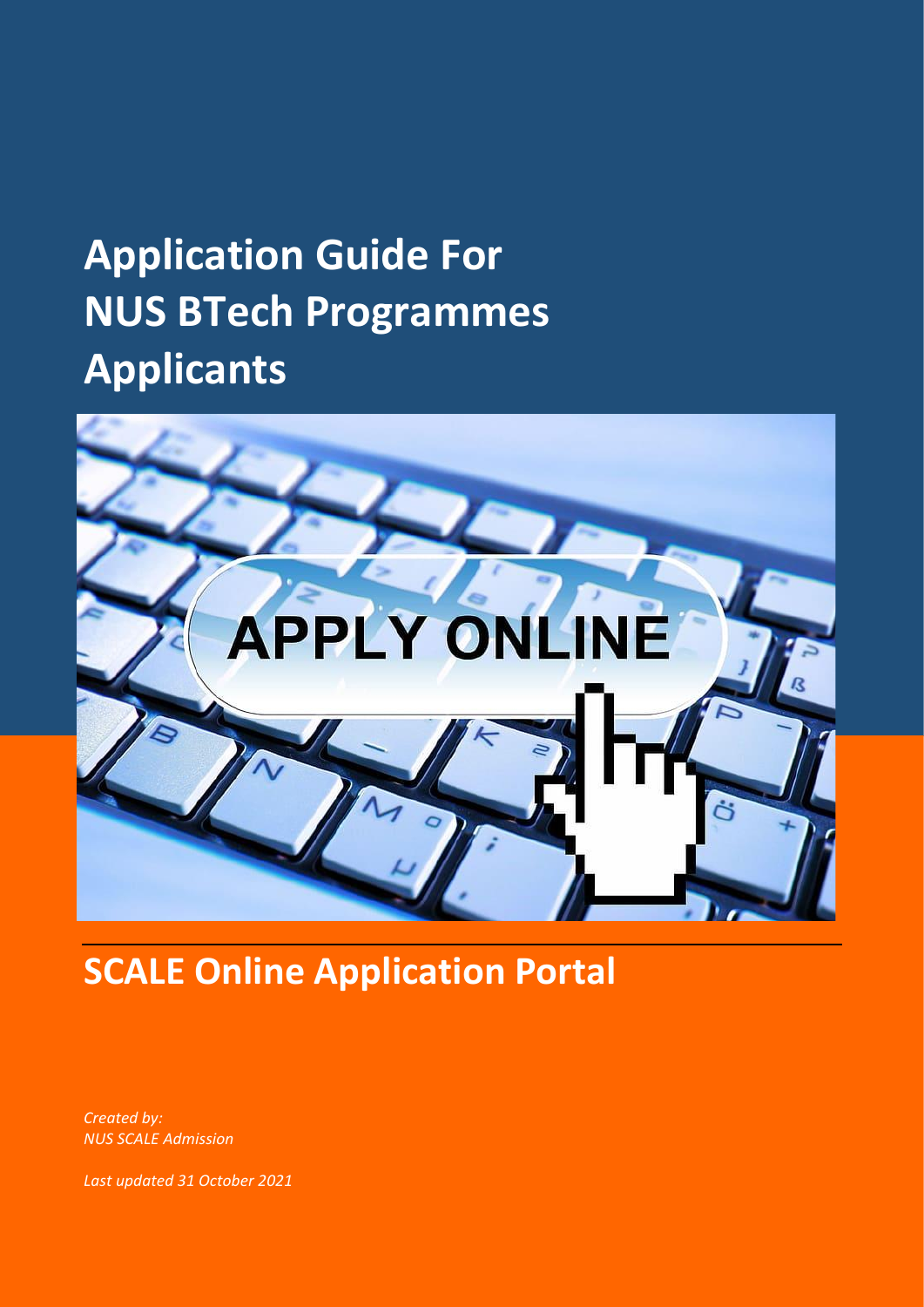

## Things to note before applying:

- 1. Read through the information on SCALE website at [https://nus.edu/37efSqp.](https://nus.edu/37efSqp)
- 2. Have the necessary supporting documents ready. It should be in **PDF format**, not exceeding 1.5MB. You may reference the list of documents at <https://nus.edu/2KzPayL> as a guide. It is preferred that coloured copies are submitted. Any documents that are not in English must be accompanied by a certified English translation.
- 3. All information that are declared in your application **must** be supported with documents for verification.
- 4. Application fee is payable only via online payment.
- 5. Depending on the number of programmes selected, you will need to pay a **non-refundable** and **non-transferable** application fee before your application is considered submitted.
- 6. Take note of the application deadline. It is advisable to submit your application as early as possible within the application period to prevent any delay in the processing. **Any request for late submission of application after the application period will not be entertain.**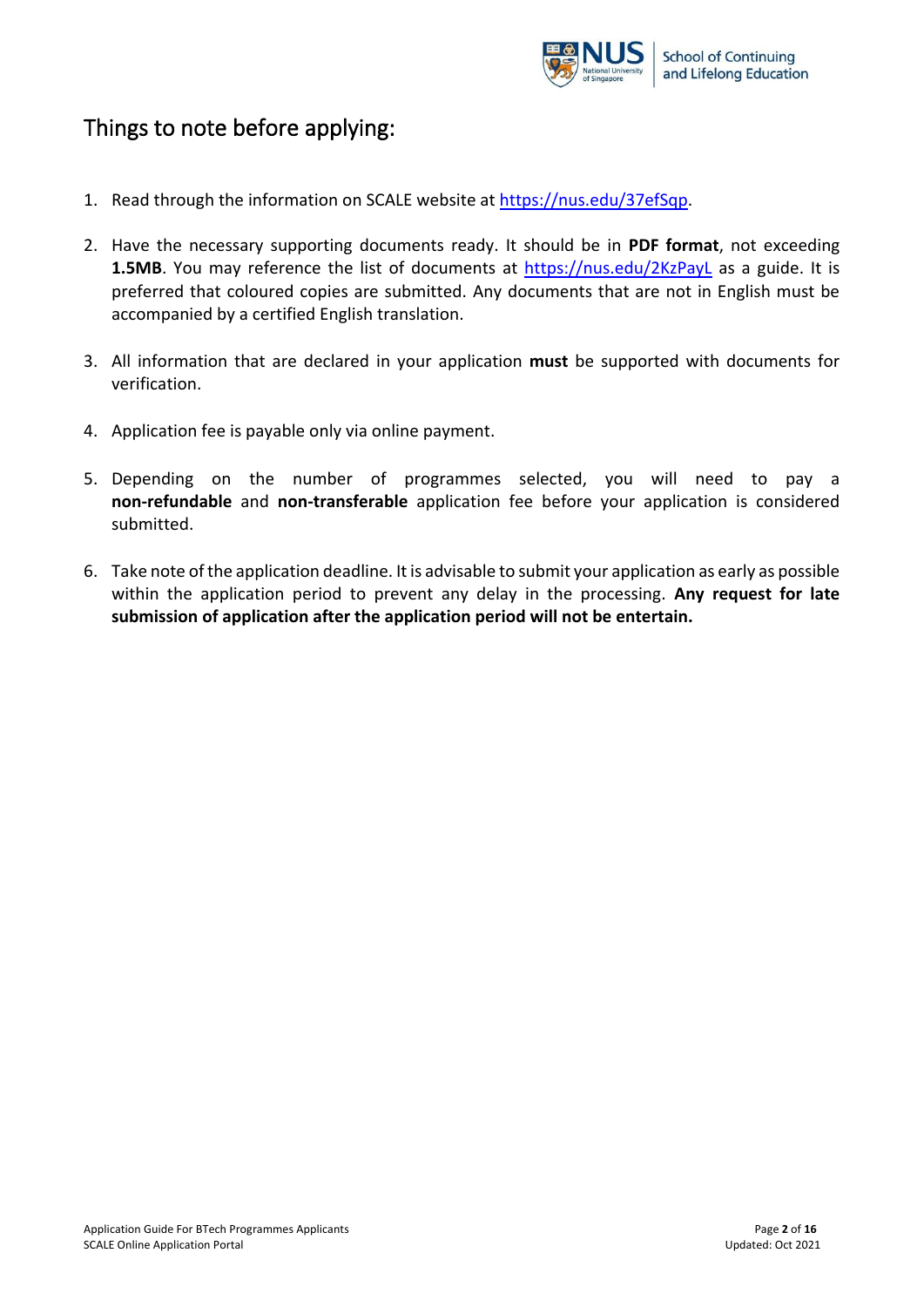

## Step 1: Begin your application

- 1. Ensure you are using one of the compatible browsers as listed.
- 2. Read through the instructions before you proceed.
- 3. Check that you are applying to the correct intake and take note of the application period stated. **Any request for late submission of application after the application period will not be entertain.**
- 4. Click **APPLY NOW** to begin your application.

| <b>New Application</b><br><b>Current Application</b>                                                                                                                                                                                                                                                                                                                                                                                                                 |                                                                                                              |                                     |                                   |
|----------------------------------------------------------------------------------------------------------------------------------------------------------------------------------------------------------------------------------------------------------------------------------------------------------------------------------------------------------------------------------------------------------------------------------------------------------------------|--------------------------------------------------------------------------------------------------------------|-------------------------------------|-----------------------------------|
| <b>SCALE Online Application Portal</b>                                                                                                                                                                                                                                                                                                                                                                                                                               |                                                                                                              |                                     |                                   |
| Welcome to the SCALE Online Application Portal!<br>This portal is best viewed with the following browsers<br>• Google Chrome version 43 or later<br>. Mozilla Firefox version 42 or later<br>• Microsoft Edge version 38 or later<br>· Safari version 9.0 or later<br>• Internet Explorer 11 or later<br>You may click HERE for the guide to assist you in your application submission.<br>Please read the information below to quide you on how to use this Portal. | List of compatible<br><b>browsers</b>                                                                        | <b>APPLY NOW</b>                    | Click to begin the<br>application |
| New Application                                                                                                                                                                                                                                                                                                                                                                                                                                                      |                                                                                                              |                                     |                                   |
|                                                                                                                                                                                                                                                                                                                                                                                                                                                                      | <b>Application Period for August 2021 Intake:</b><br>1 December 2020 (1:00am) to 29 January 2021 (12:00noon) | <b>Application window</b><br>period |                                   |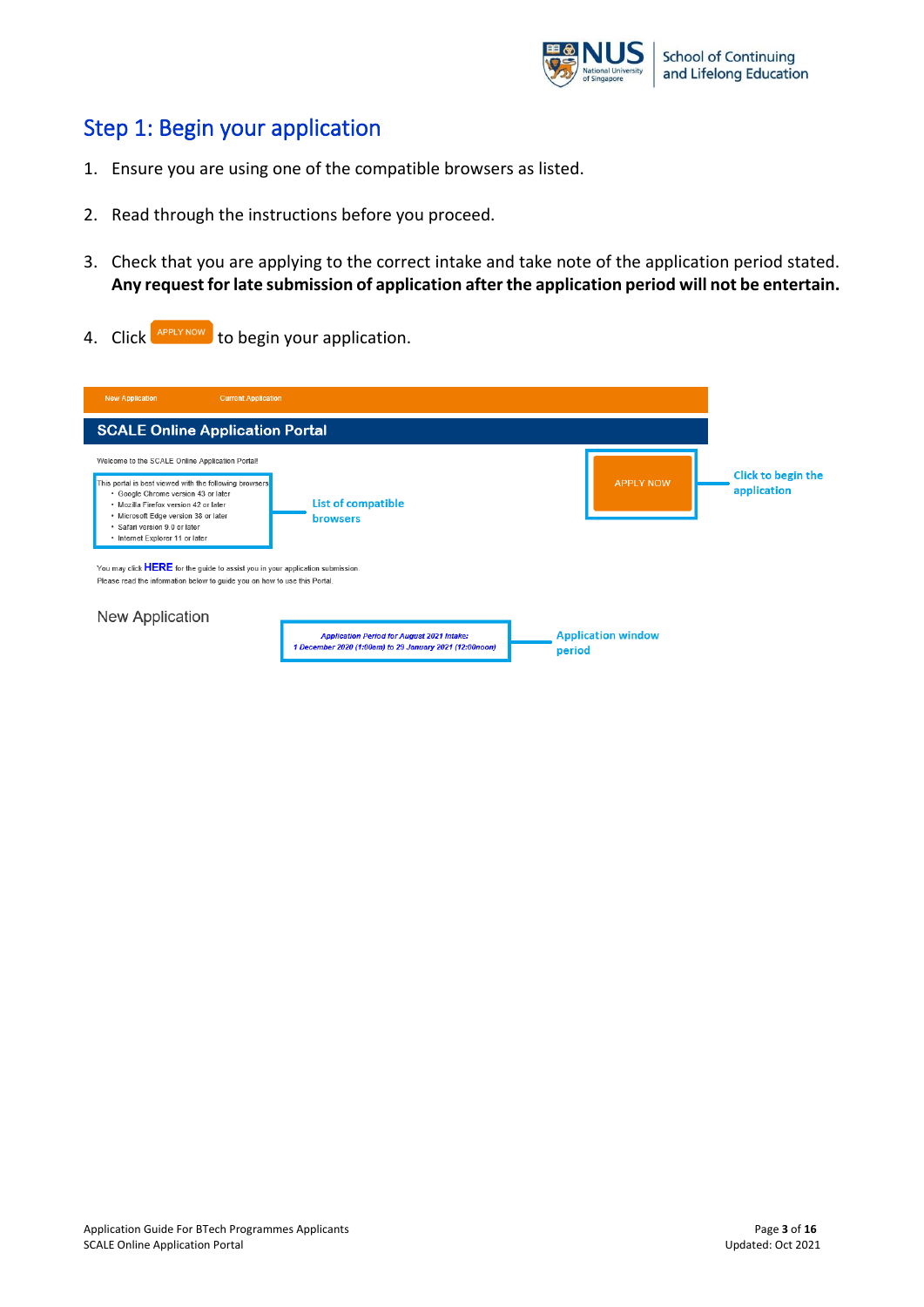

# Step 2: Create your login password

1. Create a password that fulfill the rules as stated. This password will be used to access the application portal.

| A. Password                                                                                                                                                                                                        |                     |  |  |  |  |  |
|--------------------------------------------------------------------------------------------------------------------------------------------------------------------------------------------------------------------|---------------------|--|--|--|--|--|
| You are required to create a password which will be used to access this portal.                                                                                                                                    |                     |  |  |  |  |  |
| Your password must fulfill the following rules:<br>Minimum length of 12 characters<br>Must contain at least one uppercase letter<br>Must contain at least one lowercase letter<br>Must contain at least one number |                     |  |  |  |  |  |
| Must contain at least one symbol                                                                                                                                                                                   | Create Password: *  |  |  |  |  |  |
|                                                                                                                                                                                                                    |                     |  |  |  |  |  |
|                                                                                                                                                                                                                    | Confirm Password: * |  |  |  |  |  |

## Step 3: Select the programmes

- 1. Select the BTech Programmes from the dropdown list.
- 2. Rank your preference if you are applying more than one BTech Programme.
- 3. You are allowed to select up to a **maximum of 5** programmes, and the application fee will based on the number of programmes that you have selected in your application.

|                              |          | <b>B. Selection of Programmes</b> |                                                  |                       |                                                                                                                                 |  |  |  |  |
|------------------------------|----------|-----------------------------------|--------------------------------------------------|-----------------------|---------------------------------------------------------------------------------------------------------------------------------|--|--|--|--|
|                              |          |                                   | You may apply for up to 5 programmes             |                       |                                                                                                                                 |  |  |  |  |
|                              |          | order. *                          | Bachelor of Technology Degree Programme/s:       |                       | If you wish to apply to more than one Bachelor of Technology programme, please select according to your preference in ascending |  |  |  |  |
|                              |          |                                   | Bachelor of Technology (Mechanical Engineering)  | $\checkmark$          |                                                                                                                                 |  |  |  |  |
|                              |          | $\overline{2}$                    | Bachelor of Technology (Electronics Engineering) | $\checkmark$          |                                                                                                                                 |  |  |  |  |
| No. of Programmes            | 2        | 3                                 | -- Please Select --                              | $\vert\bm{\vee}\vert$ |                                                                                                                                 |  |  |  |  |
| <b>Total Application Fee</b> | \$107.00 | $\overline{4}$                    | -- Please Select --                              | $\vert \vee \vert$    |                                                                                                                                 |  |  |  |  |
|                              |          | 5                                 | -- Please Select --                              | $\vert \vee \vert$    |                                                                                                                                 |  |  |  |  |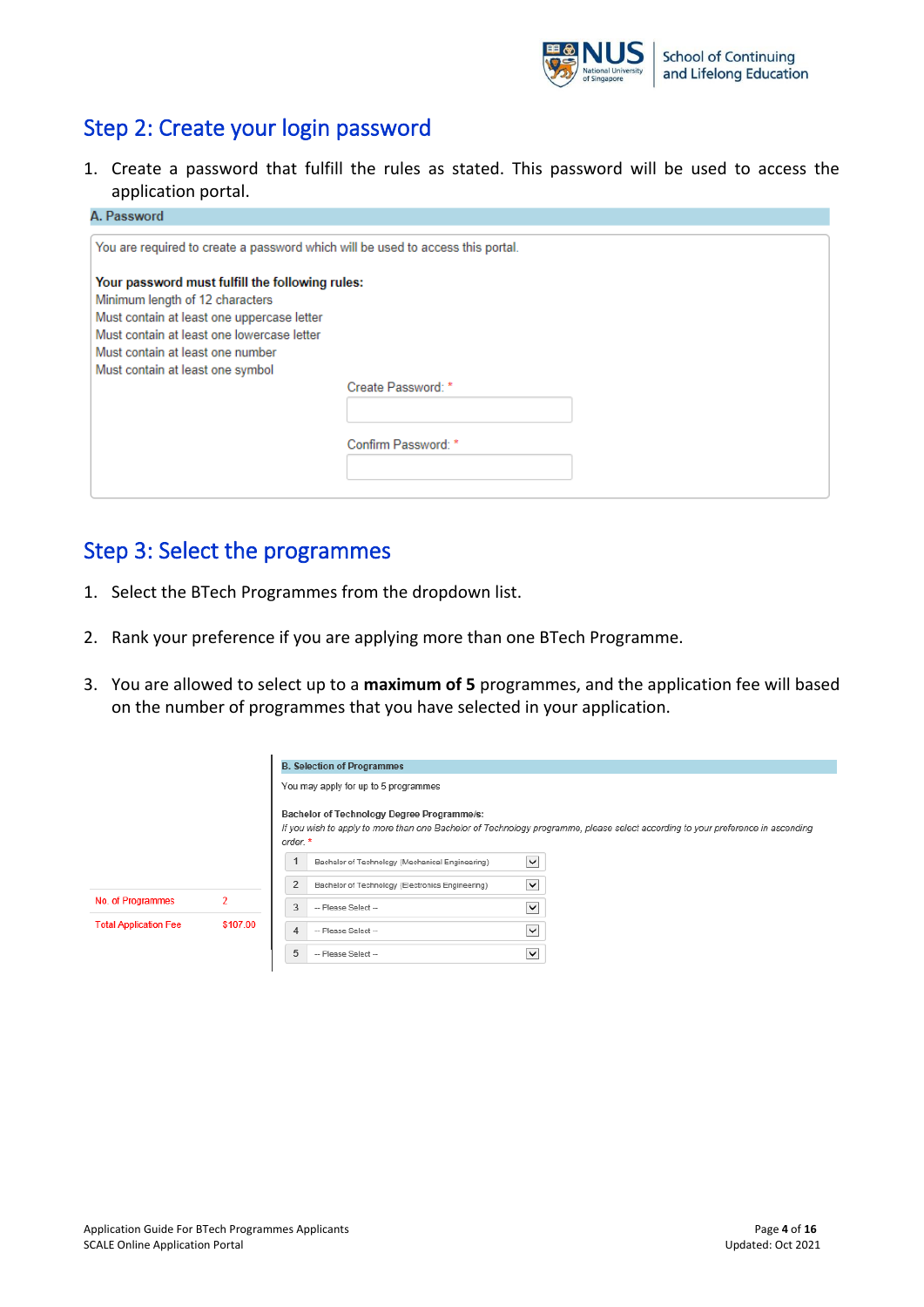

## Step 4: Provide your personal particulars

- 1. The *"Official Name"* must be as per NRIC/passport, i.e., if there is any special character in your name (e.g., comma), it should be included. *Hanyu Pinyin* is not required.
- 2. The *"Last Name"* refers to your Surname or Family Name.
- 3. For Singapore Permanent Residents (SPR), please select **[S'pore Blue]** under *"Type of NRIC"*. Your *"Citizenship"* should follow the Nationality indicated at the back of your blue NRIC.
- 4. For International applicant, select **[No NRIC]** under *"Type of NRIC"*, and indicate the correct type of pass you are holding under *"Employment Pass Type/Valid Pass Type"*.

#### *Example for SPR*

| <b>C. Personal Particulars</b>           |                           |                                                                     |
|------------------------------------------|---------------------------|---------------------------------------------------------------------|
| First Name*                              |                           | Last Name*                                                          |
| <b>KAITING JENNY</b>                     |                           | <b>TAN</b>                                                          |
|                                          |                           | (if you do not have any last name, please enter in a minus(-) sign) |
| Official Name (as in NRIC or passport) * |                           |                                                                     |
| <b>TAN KAITING JENNY</b>                 |                           |                                                                     |
| Date of Birth (dd/mm/yyyy) *             |                           | Place of Birth *                                                    |
| 09/06/1982                               | m                         | v<br><b>MALAYSIA</b>                                                |
| Citizenship*                             |                           | Passport Number*                                                    |
| <b>MALAYSIAN</b>                         | ▼                         | ZXXXXXXXXT                                                          |
| Type of NRIC *                           |                           | NRIC Number*                                                        |
| <b>S'PORE BLUE</b>                       | $\boldsymbol{\mathrm{v}}$ | SXXXXXXXA                                                           |
| Gender*                                  |                           | Marital Status *                                                    |
| <b>FEMALE</b>                            | v                         | $\mathbf{v}$<br><b>MARRIED</b>                                      |
| Race/Ethnic Group *                      |                           | Religion *                                                          |
| <b>CHINESE</b>                           | v                         | <b>NO RELIGION</b><br>$\boldsymbol{\mathrm{v}}$                     |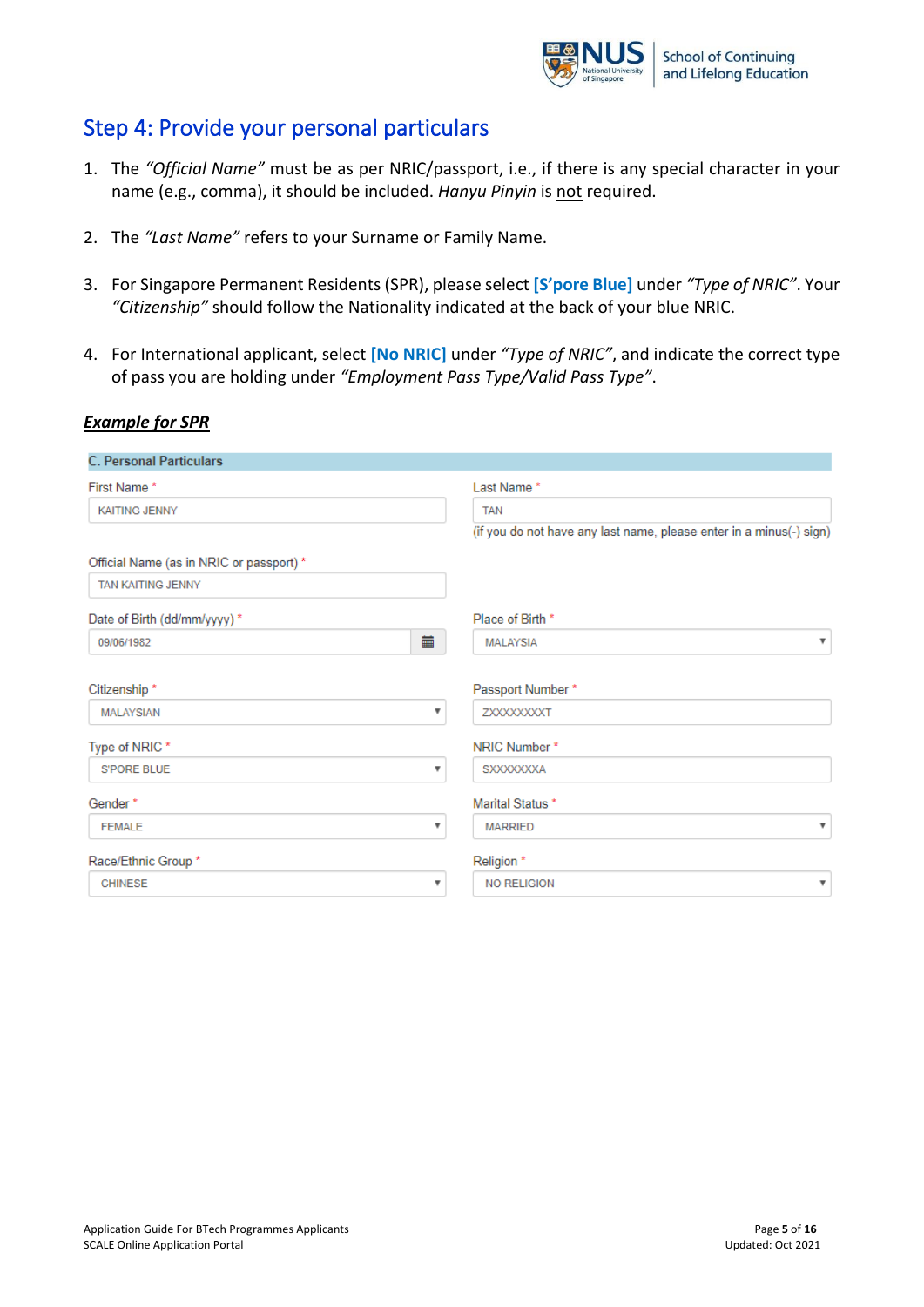

## *Example for International*

| <b>C. Personal Particulars</b>           |                           |                                                                     |
|------------------------------------------|---------------------------|---------------------------------------------------------------------|
| First Name*                              |                           | Last Name*                                                          |
| <b>SEAN MINGHAN</b>                      |                           | <b>SUN</b>                                                          |
|                                          |                           | (if you do not have any last name, please enter in a minus(-) sign) |
| Official Name (as in NRIC or passport) * |                           |                                                                     |
| <b>SEAN SUN MINGHAN</b>                  |                           |                                                                     |
| Date of Birth (dd/mm/yyyy) *             |                           | Place of Birth *                                                    |
| 14/08/1986                               | iii                       | v<br><b>TAIWAN</b>                                                  |
| Citizenship*                             |                           | Passport Number*                                                    |
| CHINESE/TAIWANESE                        | $\boldsymbol{\mathrm{v}}$ | ZXXXXXXXXT                                                          |
| Type of NRIC*                            |                           |                                                                     |
| <b>NO NRIC</b>                           | $\overline{\mathbf{v}}$   |                                                                     |
| Employment Pass Type/Valid Pass Type *   |                           | Foreign Identification Number (FIN) *                               |
| EMPLOYMENT PASS (Q1)                     | $\boldsymbol{\mathrm{v}}$ | GXXXXXXXZ                                                           |
| Gender*                                  |                           | Marital Status *                                                    |
| <b>MALE</b>                              | $\boldsymbol{\mathrm{v}}$ | <b>SINGLE</b><br>v                                                  |
| Race/Ethnic Group*                       |                           | Religion *                                                          |
| <b>CHINESE</b>                           | $\boldsymbol{\mathrm{v}}$ | v<br><b>NO RELIGION</b>                                             |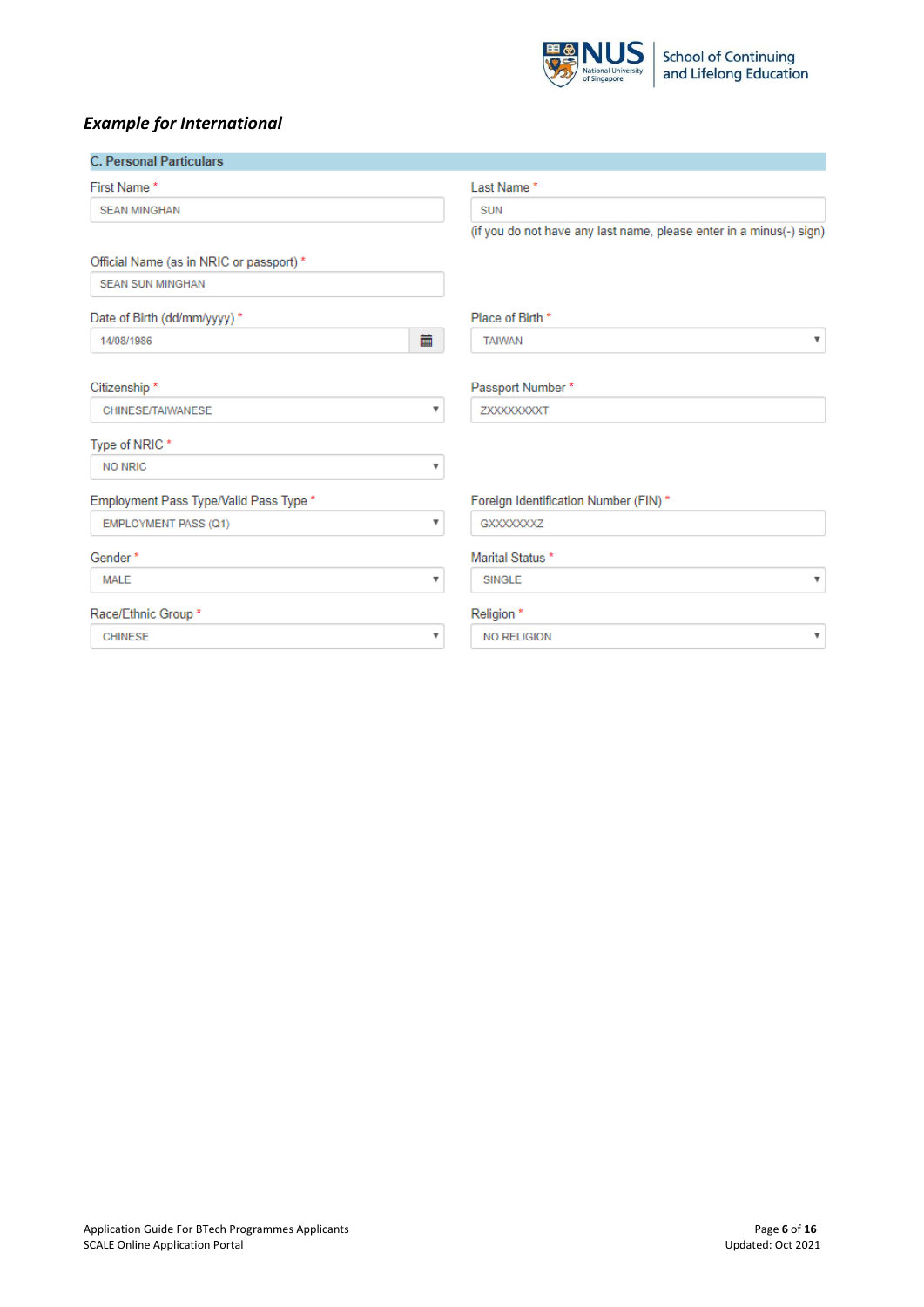

## Step 5: Provide your contact information

- 1. A **valid residential address** of your current residing home is required. It should be as per indicated at the back of your NRIC for Singapore Citizens and SPRs. Should you have moved house and have yet to update your NRIC, you are to submit a recent billing statement/letter that shows your full name and latest current address as supporting document.
- 2. Provide a **valid email address**that is frequently used as we will be contacting you mainly via email.
- 3. A **valid contact number** must be provided for urgent matters. The country and area codes are **not** required if you are providing a Singapore number.

## Step 6: Confirm on the number of programmes to apply

- 1. Once you have completed Step 1 to 5, click **[Proceed]** to continue.
- 2. A pop-up message will be prompted with the total application fee payable shown. If there are no changes to be made, click **[Proceed]**. If you would like to make changes to the information that was declared earlier, click **[Cancel]** to return to the application.

| <b>Confirmation to Proceed</b>                     |        |         |                             |
|----------------------------------------------------|--------|---------|-----------------------------|
| Application Fee: \$160.50. Do you want to proceed? |        |         |                             |
|                                                    | Cancel | Proceed | <b>Click to</b><br>continue |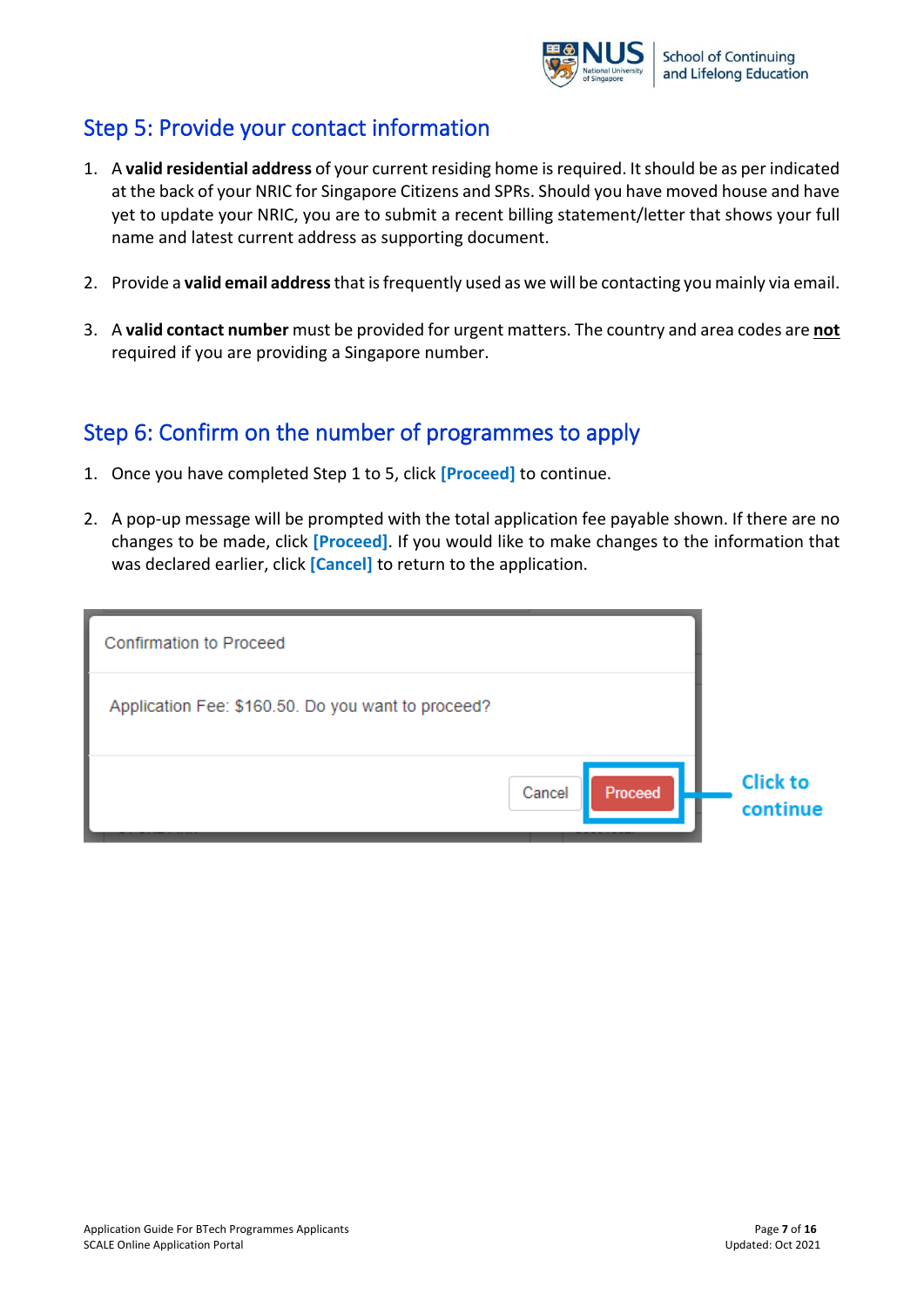

# Step 7: Complete the remaining details required for submission

- 1. Your application is now created, and a status notification will be sent to your registered personal email that you have provided.
- 2. Take note of your application number which is required for the portal login, and it must be provided when you correspond with us via email or phone call.
- 3. Click on each tab on the left panel to complete your application before submission. You will need to click **[Save]** after completing each section for the portal to capture your records.

**NOTE: Your application is NOT considered as submitted until you have completed the application and made payment for the application fee.** 

| <b>Status</b>                     |                                                                      | A status notification on your application has been sent to your registered personal email. Kindly complete the application and<br>proceed for submission with the payment made before the application period deadline. |
|-----------------------------------|----------------------------------------------------------------------|------------------------------------------------------------------------------------------------------------------------------------------------------------------------------------------------------------------------|
| Selection of Programmes           |                                                                      |                                                                                                                                                                                                                        |
| <b>Personal Particulars</b>       | <b>Status</b>                                                        |                                                                                                                                                                                                                        |
| Contact Information               | <b>Application Number</b>                                            |                                                                                                                                                                                                                        |
|                                   | Official Name                                                        | <b>CHAN KAIYING</b>                                                                                                                                                                                                    |
| Upload NRIC/Passport Document     | NRIC/FIN Number                                                      |                                                                                                                                                                                                                        |
| National Service (NS) Information | Passport Number                                                      |                                                                                                                                                                                                                        |
|                                   | <b>BTech Programme/s Applied</b>                                     | Bachelor of Technology (Mechanical Engineering)                                                                                                                                                                        |
| Education                         |                                                                      | Bachelor of Technology (Electronics Engineering)                                                                                                                                                                       |
| Employment                        |                                                                      |                                                                                                                                                                                                                        |
| Next-of-Kin                       | <b>Application Outcome</b>                                           |                                                                                                                                                                                                                        |
| Declaration                       | <b>Bachelor of Technology</b><br>(Mechanical Engineering)            | Pending submission of documents and/or payment                                                                                                                                                                         |
| Check and Submit                  | <b>Bachelor of Technology</b>                                        | Pending submission of documents and/or payment                                                                                                                                                                         |
| Change Password                   | (Electronics Engineering)                                            |                                                                                                                                                                                                                        |
|                                   | Please refer to the Footnote below for more details on your outcome. |                                                                                                                                                                                                                        |
| Logout                            |                                                                      |                                                                                                                                                                                                                        |
| Click on each tab                 |                                                                      |                                                                                                                                                                                                                        |
| to complete your                  |                                                                      |                                                                                                                                                                                                                        |
| application                       |                                                                      |                                                                                                                                                                                                                        |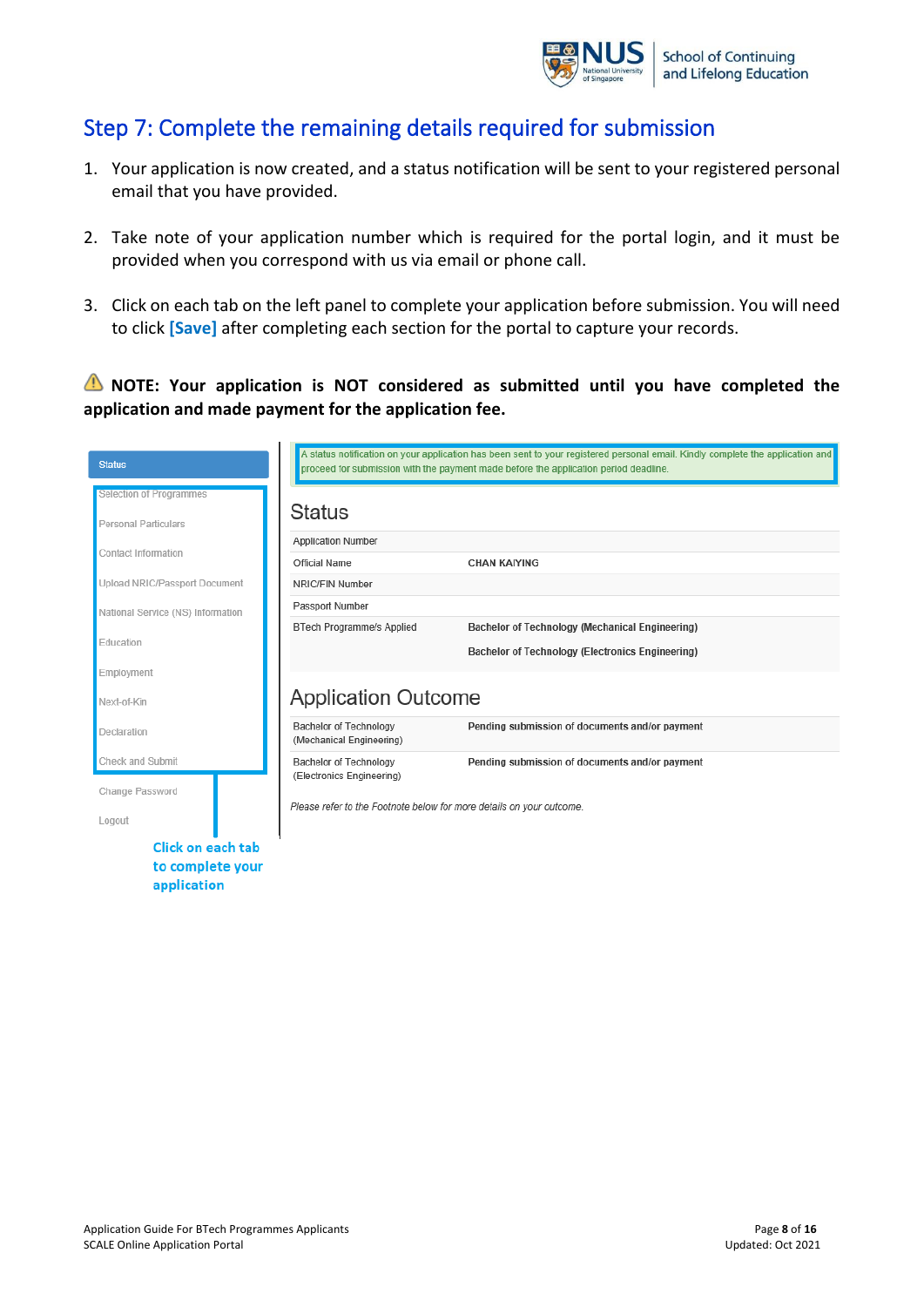

## Step 8: Provide National Service (NS) information

- 1. Applicants who have completed the 2 years NS liability are to indicate the ORD date as stated on your Certificate of Service (COS).
- 2. For applicants who are still serving your NS, select **[Currently Serving]** from the dropdown list. You are to ensure your ORD date is before the commencement date of the intake, and an official letter from MINDEF stating the enlistment date and expected ORD date is to be submitted.
- 3. For applicants who are regular officers (i.e., you are on a contract with MINDEF), select **[Pensionable/Contract SAF/Civil Defence Officer]** from the dropdown list and indicate **[Yes]** under *"Contract Service"*. You must have served passed the 2-years liability, and an official letter from MINDEF with the enlistment date and expected Service Completion Date is to be submitted.
- 4. Applicants who have indicated **[Exempted]** in the application will need to submit the exemption letter.

#### *Example for applicants who are currently serving NS*

| <b>National Service</b>              |              |                    |   |
|--------------------------------------|--------------|--------------------|---|
| National Service Status *            |              |                    |   |
| <b>CURRENTLY SERVING</b>             | $\checkmark$ |                    |   |
|                                      |              |                    |   |
| Enlistment Date (dd/mm/yyyy) *       |              | ORD (dd/mm/yyyy) * |   |
| 03/08/2018                           | 藟            | 03/08/2020         | 篇 |
| Contract Service?*<br>$@$ No $@$ Yes |              |                    |   |

#### *Example for applicants who are on a contract service*

| <b>National Service</b>                        |              |                    |   |
|------------------------------------------------|--------------|--------------------|---|
| National Service Status *                      |              |                    |   |
| PENSIONABLE/CONTRACT SAF/CIVIL DEFENCE OFFICER | $\checkmark$ |                    |   |
|                                                |              |                    |   |
| Enlistment Date (dd/mm/yyyy) *                 |              | ORD (dd/mm/yyyy) * |   |
| 03/08/2018                                     | 藟            | 03/08/2050         | 藟 |
| Contract Service?*                             |              |                    |   |
| $\bigcirc$ No $\bigcirc$ Yes                   |              |                    |   |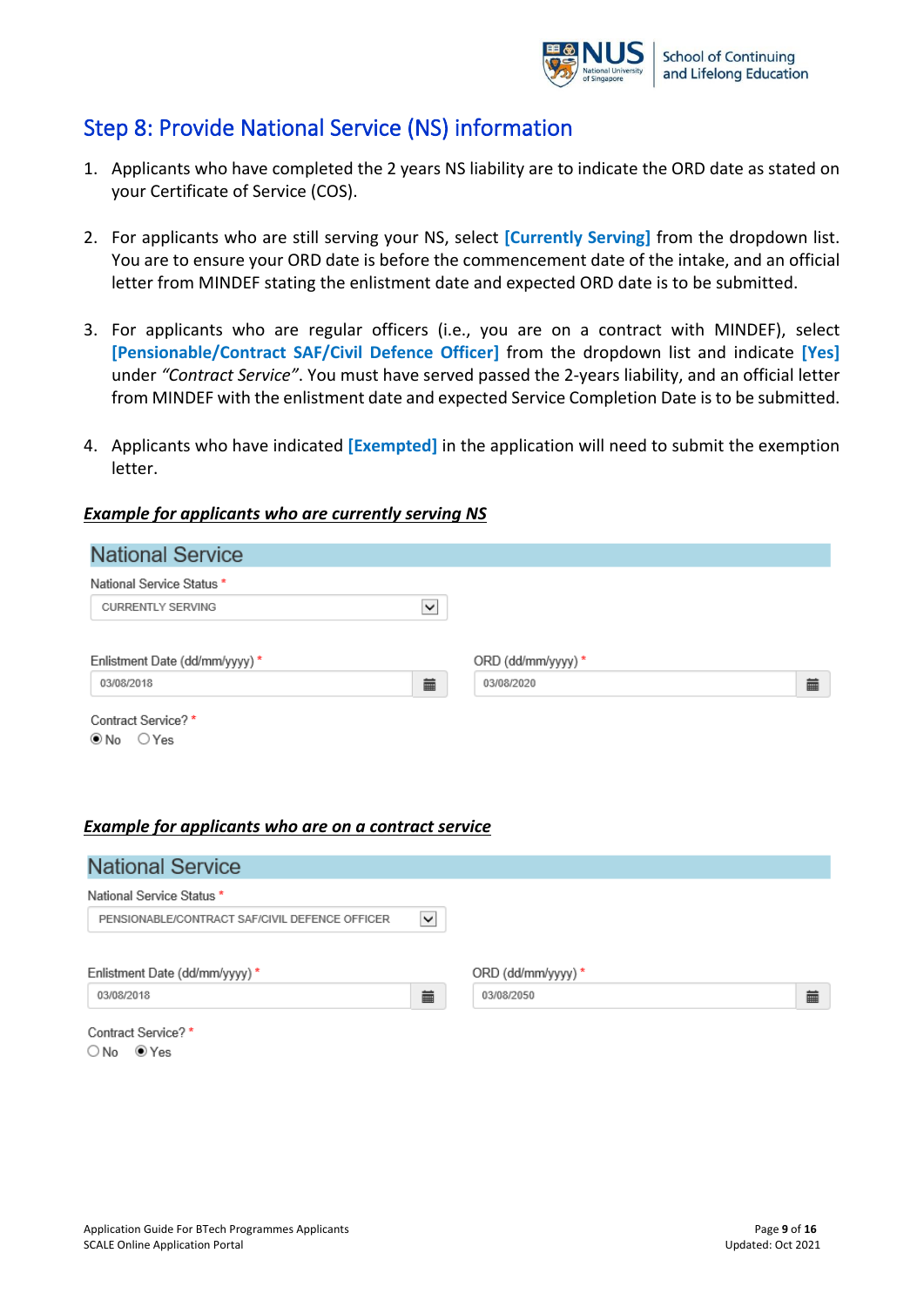

## Step 9: Provide education background

## (A)Singapore-Cambridge GCE O Level/SPM or equivalent

- 1. If you have taken the Singapore-Cambridge "O" Level Examination, select **[Singapore-Cambridge GCE O Level]** from the "Examination" dropdown list.
- 2. You are required to indicate your grade(s) for the **English and Mathematics subjects**. If you have taken the subject more than once, provide the higher grade and all result slips must be submitted.
- 3. For SPM holders, you may refer to the table below to guide you on keying in your grades.

| <b>SPM Grade</b>         | A+ |    | Δ.             | B+             | B         | $\sim$ | $\overline{\phantom{0}}$ | ∽ |    |
|--------------------------|----|----|----------------|----------------|-----------|--------|--------------------------|---|----|
| O Level Grade Equivalent | A1 | A1 | A <sub>2</sub> | B <sub>3</sub> | <b>B4</b> | C5     | C6                       |   | FQ |

#### Singapore-Cambridge GCE O Level/SPM or equivalent

| Country *                                           |                          | Name of School *          |       |        |  |  |
|-----------------------------------------------------|--------------------------|---------------------------|-------|--------|--|--|
| SINGAPORE                                           | Anderson Secondary       |                           |       |        |  |  |
| Start Date (mm/yyyy) *                              |                          | End Date (mm/yyyy) *      |       |        |  |  |
| 01/2001                                             | 藟                        | 12/2004                   |       | 藟      |  |  |
| Examination *                                       |                          |                           |       |        |  |  |
| Singapore-Cambridge GCE O Level                     | $\overline{\phantom{0}}$ |                           |       |        |  |  |
| Year Taken*                                         |                          |                           |       |        |  |  |
| $\checkmark$<br>2004                                |                          |                           |       |        |  |  |
| Please indicate ONLY Mathematics grade(s) obtained. |                          |                           |       |        |  |  |
| Subject                                             |                          | If others, please specify |       |        |  |  |
| ADDITIONAL MATHEMATICS                              | $\overline{\phantom{0}}$ |                           |       |        |  |  |
| Grade                                               |                          |                           |       |        |  |  |
| $\checkmark$<br>A1<br><b>Add New Subject</b>        |                          |                           |       |        |  |  |
| Subjects                                            |                          | Others                    | Grade | Remove |  |  |
| <b>MATHEMATICS</b>                                  |                          |                           | A1    | Remove |  |  |
| ADDITIONAL MATHEMATICS                              |                          |                           | A1    | Remove |  |  |
|                                                     |                          |                           |       |        |  |  |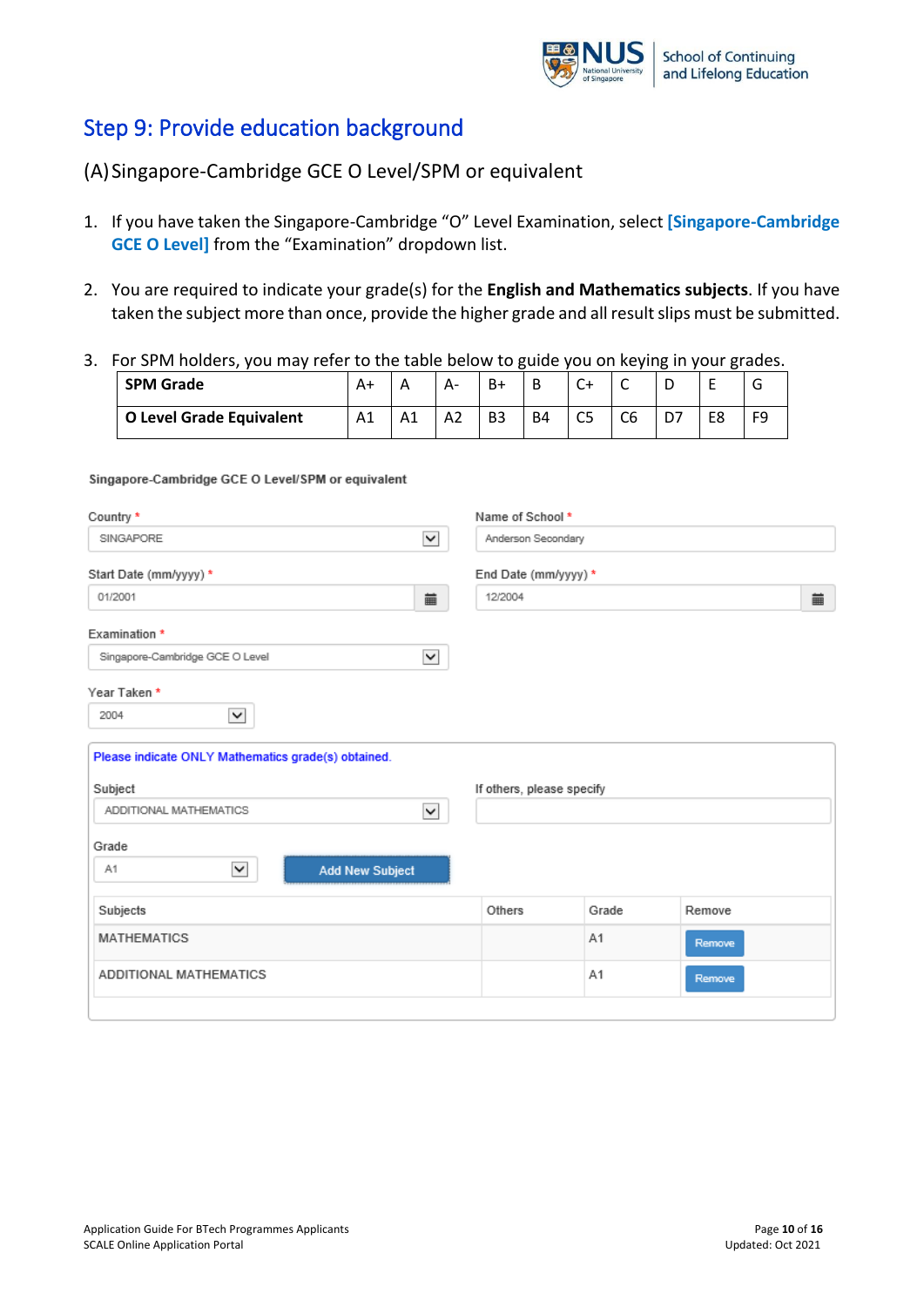

#### (B) Polytechnic Diploma

- 1. You may declare up to a maximum of two diploma qualifications, if any.
- 2. The **exact course name** as stated on your Diploma Certificate must be selected from the dropdown list under *"Diploma Course"*. E.g., if your course is Diploma in Engineering (Mechanical), please do **NOT** select Diploma in Mechanical Engineering.
- 3. Holders of the local 2.5 years Part-time Diploma are to select **[2.5 Part Time]** under *"Diploma Taken"*.
- 4. Only holders from the **5 local Polytechnics and BCA Academy** are required to indicate your GPA in the application.
- 5. Provide the grades of your **best 3 Mathematics modules** taken, if any.

| <b>Polytechnic Diploma</b>                                                                                                                                                    |                                                                |                                   |                           |   |                            |
|-------------------------------------------------------------------------------------------------------------------------------------------------------------------------------|----------------------------------------------------------------|-----------------------------------|---------------------------|---|----------------------------|
| Completed?*<br>No Yes                                                                                                                                                         |                                                                |                                   |                           |   |                            |
| Country <sup>*</sup>                                                                                                                                                          |                                                                |                                   |                           |   |                            |
| <b>SINGAPORE</b><br>v                                                                                                                                                         |                                                                |                                   |                           |   |                            |
| Name of Institution *                                                                                                                                                         |                                                                |                                   |                           |   |                            |
| Ngee Ann Polytechnic<br>$\boldsymbol{\mathrm{v}}$                                                                                                                             |                                                                |                                   |                           |   |                            |
| Date of Admission (dd/mm/yyyy) *                                                                                                                                              |                                                                | Date of Graduation (dd/mm/yyyy) * |                           |   |                            |
| Ë<br>20/05/2005                                                                                                                                                               | 20/05/2008                                                     |                                   |                           | 藟 |                            |
| Diploma Course*                                                                                                                                                               |                                                                |                                   |                           |   | <b>Course name MUST be</b> |
| (full course name as per stated on Certificate)                                                                                                                               |                                                                |                                   |                           |   | exactly as stated on       |
| Dip In Mechanical Engineering<br>▼                                                                                                                                            |                                                                |                                   |                           |   | the Certificate            |
| Diploma Taken*                                                                                                                                                                |                                                                |                                   |                           |   |                            |
| <b>FULL TIME</b><br>v                                                                                                                                                         |                                                                |                                   |                           |   |                            |
| Number of Year Taken for Diploma Course *                                                                                                                                     |                                                                |                                   |                           |   |                            |
| Month<br>Year<br>$\mathbf{0}$<br>$\overline{3}$<br>۳<br>$\boldsymbol{\mathrm{v}}$                                                                                             |                                                                |                                   |                           |   |                            |
| <b>GPA</b>                                                                                                                                                                    |                                                                |                                   |                           |   |                            |
| out of<br>3.6<br>$\overline{4}$<br>$\overline{\mathbf{v}}$                                                                                                                    |                                                                |                                   |                           |   |                            |
| Total Number of Each Grade Obtained during Diploma Course                                                                                                                     |                                                                |                                   |                           |   |                            |
| А<br>В<br>C<br>D<br>Ε<br>F<br><b>Dist</b>                                                                                                                                     | P                                                              |                                   |                           |   |                            |
| $\pmb{\mathrm{v}}$<br>▼<br>$\pmb{\mathrm{v}}$<br>$\mathbf{7}$<br>$13 - 7$<br>۷.<br>$\mathbf 0$<br>$\bf{0}$<br>$\pmb{\mathrm{v}}$<br>$\bf{0}$<br>$\overline{2}$<br>$\mathbf 0$ | $\pmb{\mathrm{v}}$<br>$\mathbf{0}$<br>$\overline{\phantom{a}}$ |                                   |                           |   |                            |
| Please list down the Mathematics modules and grades indicated on your transcript (maximum 3 best modules)                                                                     |                                                                |                                   |                           |   |                            |
| <b>Module Name</b>                                                                                                                                                            | Grade                                                          |                                   | If others, please specify |   |                            |
| <b>Engineering Mathematics II</b>                                                                                                                                             | $\overline{\mathsf{A}}$                                        | $\overline{\mathbf{v}}$           |                           |   |                            |
| <b>Add New Subject</b>                                                                                                                                                        |                                                                |                                   |                           |   | <b>Provide the best 3</b>  |
|                                                                                                                                                                               |                                                                |                                   |                           |   | <b>Mathematics</b>         |
| Module Name                                                                                                                                                                   | Grade                                                          | Others                            | Remove                    |   | modules, if any            |
| <b>Engineering Mathematics I</b>                                                                                                                                              | Α                                                              |                                   | Remove                    |   |                            |
|                                                                                                                                                                               |                                                                |                                   |                           |   |                            |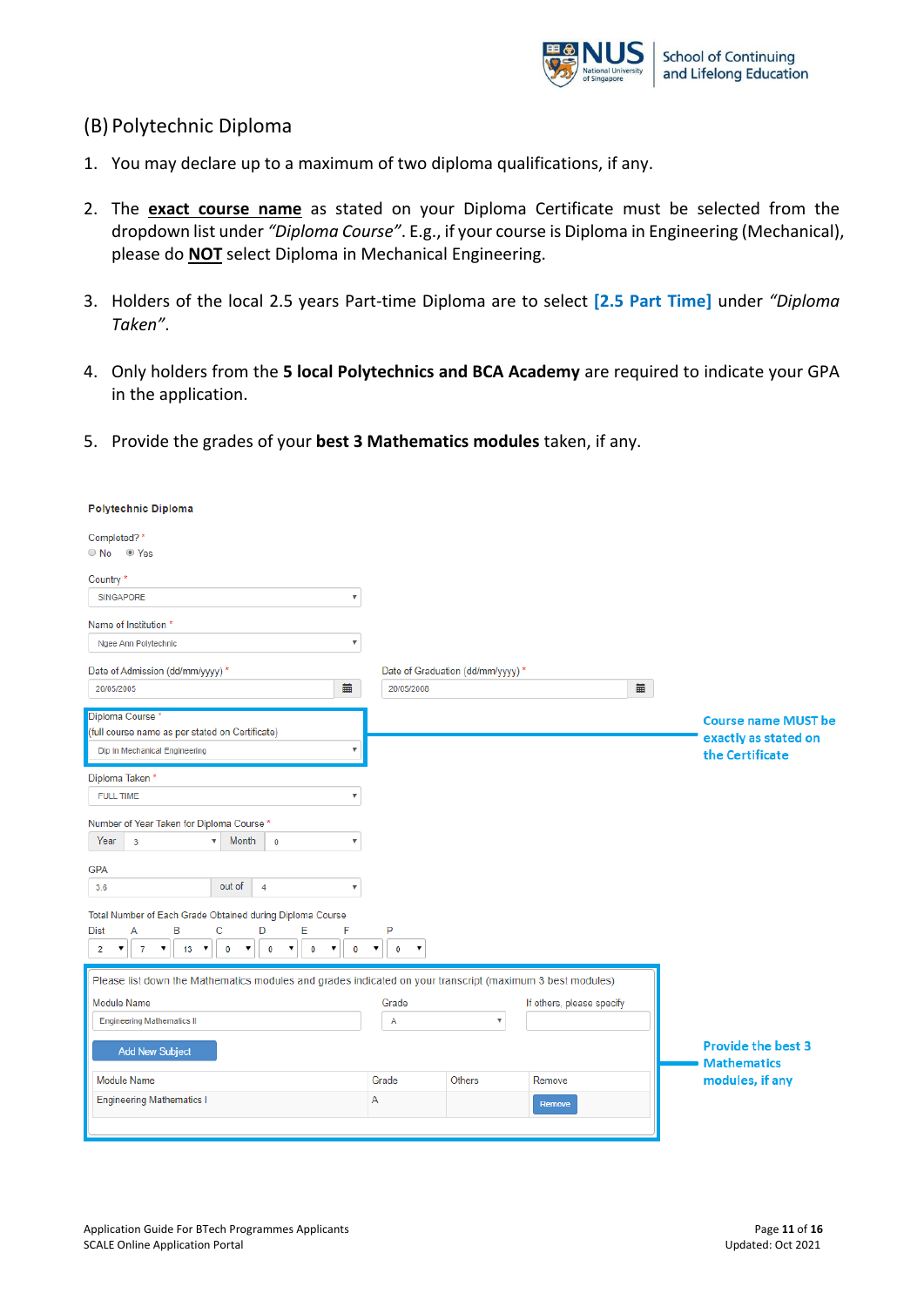

## (C) Advanced Diploma and Specialist Diploma

- 1. This section is required only if you have taken an Advanced Diploma and/or Specialist Diploma.
- 2. If you are currently still in the course, an official letter from the school stating your student status and expected completion date is required.

## (D)University Education

- 1. If you have withdrawn/dismissed from a university, you are required to submit the official withdrawal/dismissal letter and the transcript/result slips for modules that were taken previously.
- 2. If you have withdrawn from a local university, an official document from the university with the following information is required:
	- a) Name
	- b) NRIC
	- c) Programme enrolled
	- d) Date of admission
	- e) Date of withdrawal / dismissal
	- f) No. of modular units/credits required to graduate (inclusive of exemption upon admission)
	- g) No. of modular units/credits granted as exemption upon admission
	- h) No. of modular units/credits eligible to enjoy TFS at start of programme (for programme & buffer for failed and repeat modules)
	- i) No. of modular units/credits consumed so far (for programme & buffer for failed and repeat modules)

**Note: For Singapore Citizens and Singapore Permanent Residents who were previously enrolled in and withdrew from a government subsidised Part-Time degree programme and had received partial fee subsidy, the number of subsidised academic units consumed will be deducted from the academic units eligible for subsidy under the BTech programme.**

**Note: International students are not eligible for the MOE Tuition Fee Subsidy and must pay the non-subsidised fees throughout the course of study.**

#### (E) Other Local Qualification

1. Should you have obtained other local qualifications (e.g., ACCA, NUS SCALE Certificate Courses, CET500); you may declare under this section and upload the supporting documents.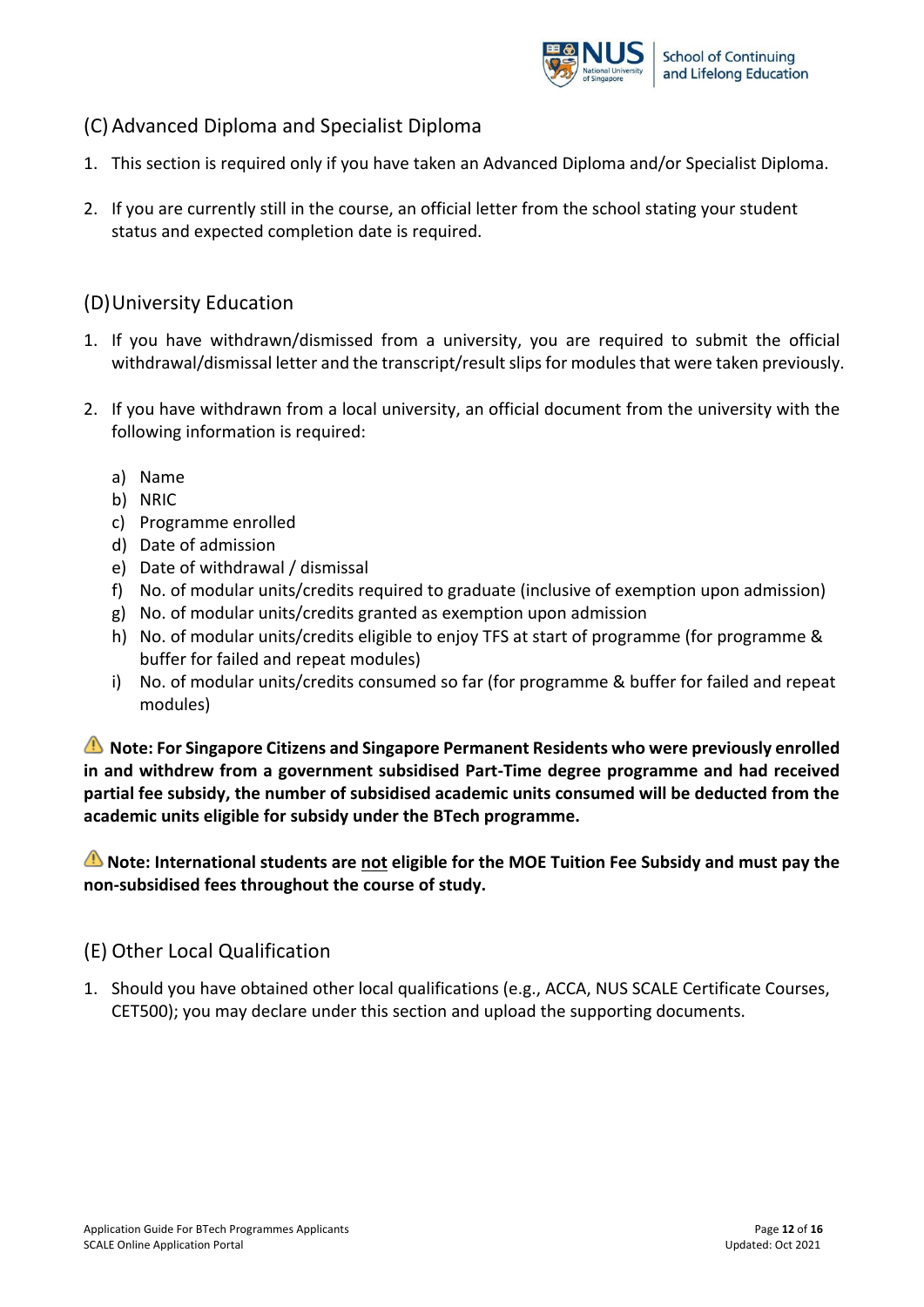

## Step 10: Provide employment information

- 1. **ALL** employment declared in the application must be **[supported with the documents](https://scale.nus.edu.sg/programmes/undergraduate-programmes/how-to-apply)** for verification. Employment that is declared **without** any supporting documents will **not** be taken into consideration.
- 2. Polytechnic internship and the 2-years National Service (NS) liability are **not** considered as work experience. These should not be declared under the employment section.
- 3. A detailed job description of your current employment is to be provided as it is one of the considerations that will be reviewed.
- 4. If you wish to declare more than one previous employment, click on the **[Add]** button.
- 5. Previous employment letters/documents of various companies should be combined into **one PDF file** if you have declared more than one previous employment.
- 6. If your current employer is sponsoring you for your studies, i.e., financial (e.g., sponsoring of tuition fee) or non-financial (e.g., providing exam leave), the official approved sponsorship letter with the specific details must be provided.

| <b>Present Employment</b>                                                                     |                         |                                           |              |
|-----------------------------------------------------------------------------------------------|-------------------------|-------------------------------------------|--------------|
| Are you currently employed? *                                                                 |                         | O No<br>® Yes                             |              |
| Date Joined (dd/mm/yyyy) *                                                                    |                         |                                           |              |
| 18/11/2015                                                                                    | 苗                       |                                           |              |
| Company Name *                                                                                |                         |                                           |              |
| ABB Pte Ltd                                                                                   |                         |                                           |              |
| Title/Position *                                                                              |                         |                                           |              |
| <b>ENGINEER</b>                                                                               | $\checkmark$            |                                           |              |
| Organization Sector *                                                                         |                         | Present Salary Range                      |              |
| PRIVATE SECTOR                                                                                | $\overline{\mathbf{v}}$ | -- Please Select-                         | $\checkmark$ |
| Job Description of Present Employment*                                                        |                         |                                           |              |
|                                                                                               |                         |                                           |              |
|                                                                                               |                         |                                           |              |
|                                                                                               |                         |                                           |              |
| WWW. W MARKARANDARY W WARM MARKATA WAS WANTED-MARKARANDARY<br>(No. of characters: 300 - 1500) |                         |                                           |              |
|                                                                                               |                         |                                           | 336 / 1500   |
| Present Employment Letter/Document<br>Select file                                             | -<br>Browse             |                                           |              |
| Source of Finance *                                                                           |                         | Company Sponsorship Only C Self Supported |              |
| Types of Sponsorship*                                                                         |                         |                                           |              |
| (You may select more than one option)                                                         |                         |                                           |              |
| Financial (e.g. Sponsoring of tuition fee)                                                    |                         |                                           |              |
| $\Box$ Non-financial (e.g. Exam Leave, early dismissal from work)                             |                         |                                           |              |
| Company Sponsorship Letter                                                                    |                         |                                           |              |

Save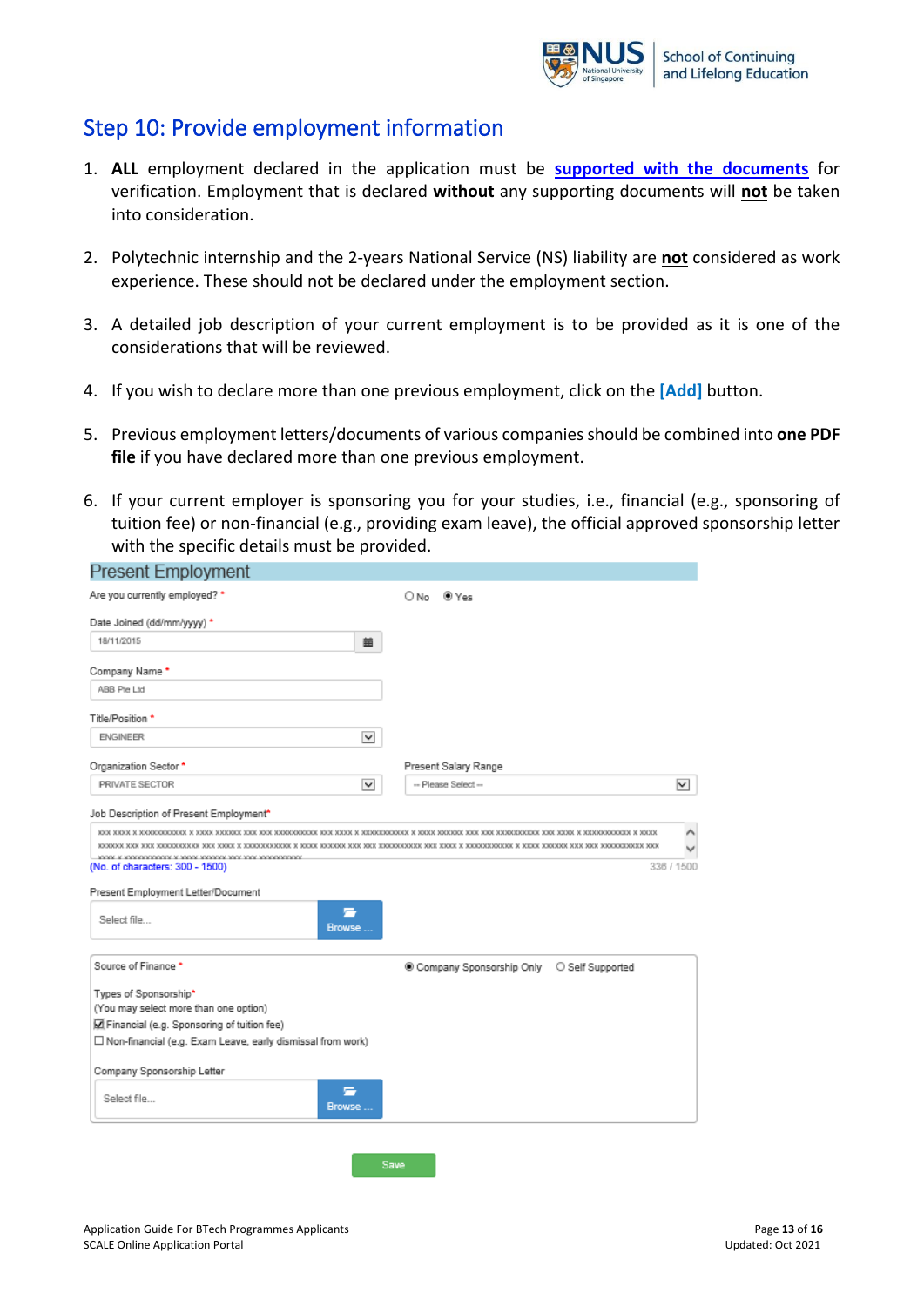

|                            | <b>Previous Employment</b> |              |                           |               |        |
|----------------------------|----------------------------|--------------|---------------------------|---------------|--------|
| <b>Previous Employment</b> |                            |              |                           |               | Add    |
| Date Joined                | Date Left                  | Company Name | <b>Title/Position</b>     | Update        | Remove |
| 21 Nov 2010                | 26 Jun 2014                | XYZ Pte Ltd  | <b>ASSISTANT ENGINEER</b> | <b>Update</b> | Remove |
| 20 Jan 2015                | 21 Apr 2018                | AAA Pte Ltd  | <b>ENGINEER</b>           | Update        | Remove |

## Step 11: Provide Next-of-Kin information

1. Provide a valid contact of your next-of-kin for emergency purposes. The country and area codes are **not** required if you are providing a Singapore number.

|                                   | Next-of-Kin Information          |                                                              |                       |                               |          |                                                                   |
|-----------------------------------|----------------------------------|--------------------------------------------------------------|-----------------------|-------------------------------|----------|-------------------------------------------------------------------|
| <b>SALLY YEO</b>                  | Name of Next-of-Kin / Guardian * |                                                              | <b>MOTHER</b>         | Relationship with Applicant * |          |                                                                   |
| Telephone <sup>*</sup><br>country |                                  | number                                                       | Handphone*<br>country |                               | number   | If you have provided a                                            |
| country                           | area<br>area                     | 61234567                                                     | country               | area<br>area                  | 81234567 | Singapore number, leave the<br><b>Country and Area Code blank</b> |
|                                   |                                  | Country and area codes are not required for Singapore number |                       |                               |          |                                                                   |

# Step 12: Declaration

1. Should you have any health declaration to be made, please specify in details. Official medical records are to be submitted for verification.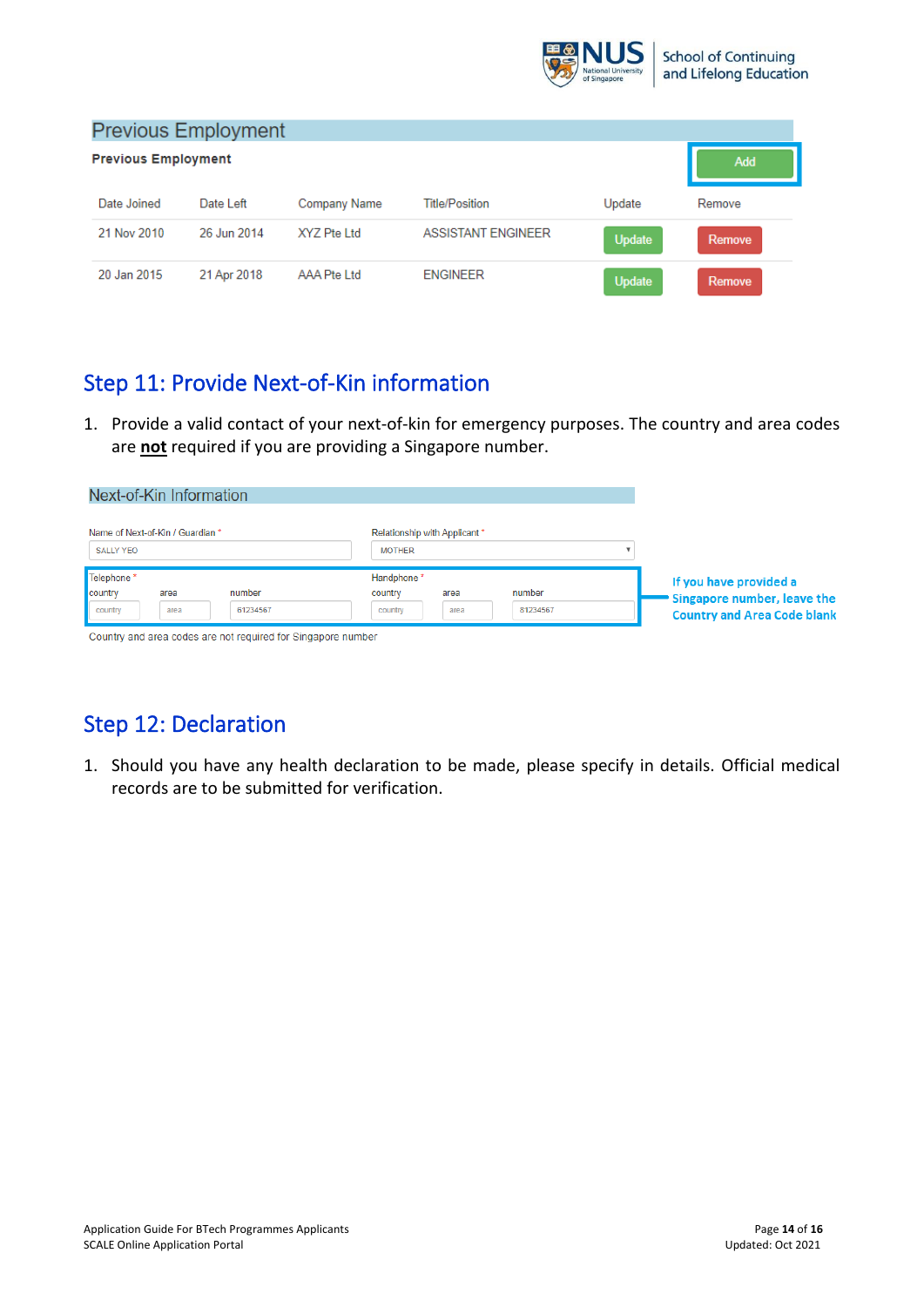

## Step 13: Check and submit your application

- 1. Section marked with a cross implies the particular section in your application is incomplete. You are to re-visit the section and complete it.
- 2. If you have completed all required sections in the application (i.e., tick in all sections), you may click **[Submit]** to proceed.

 $\mathcal Q$  National Service (NS) Information  $\mathcal{Q}$  Education X Employment Please upload Previous Employment Document.

 $\mathcal Q$  Next-of-Kin

## Step 14: View, print and make payment for your application

- 1. Check and ensure all details provided in the application are correct. You may make changes to your application by clicking **[Edit]** at the top right corner.
- 2. To print a copy of your application for reference, click **[Print]**.
- 3. If there are no changes to be made, click **[Payment]** to proceed and complete your submission.

| <b>Status</b><br><b>View and Print</b> | Application Number: 20200019   | Edit                                                                                                | Payment | <b>Print</b> |
|----------------------------------------|--------------------------------|-----------------------------------------------------------------------------------------------------|---------|--------------|
| Change Password                        | <b>Selection of Programmes</b> |                                                                                                     |         |              |
| Logout                                 | I wish to apply for            | Bachelor of Technology (Mechanical Engineering)<br>Bachelor of Technology (Electronics Engineering) |         |              |
|                                        | $\sim$ $\sim$                  |                                                                                                     |         |              |